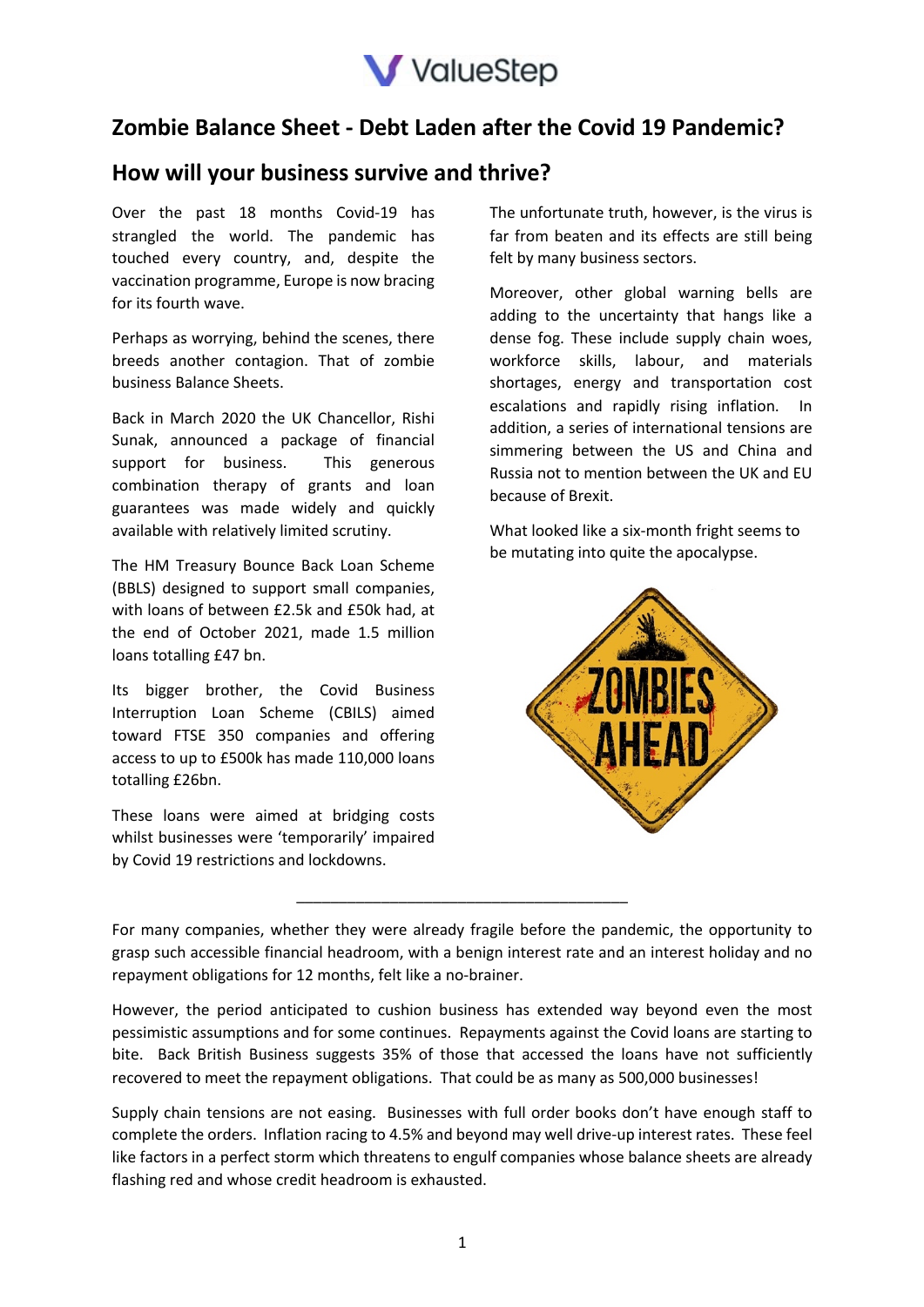

### **Can ValueStep help you? – Business Rescue**



#### **Context**

In late 2019, ValueStep was invited to undertake a business review of a medium sized Midlands based metal pressing and stamping business that faced a catalogue of crises: An unexpected leadership void with no succession plan; a mismanaged major asset and equipment acquisition; increasing customer complaints about quality. These, coupled with overall loss of financial control had brought it close to failure even before Covid-19 hit.

### **ValueStep Intervention**

Appointed by the business owner in January 2020, ValueStep achieved a remarkable turnaround. We introduced an interim senior leadership team (MD, FD, and HR Manager) which systematically tackled the areas of underperformance, restructured, and refinanced the business and transformed its operations performance, financial health, and prospects.

The business benefitted from ValueStep's quick and decisive actions to ensure safe and secure passage through the Covid-19 pandemic while the Chancellor was holding the umbrella of CBILS loans, furlough scheme and business rate and rent holidays. The new team introducing a detailed response for the business to operate in a Covid secure environment whilst securing furlough funding and a Coronavirus Business Interruption Loan.

The ValueStep team also gripped:

- Operations: with new operational systems and procedures, stock controls, quality assurance
- H&S: with a complete workforce review, resizing and a managed-redundancy programme
- Sales: with orderbook cleansing and a new customer relationship management process
- Finance: with an upgrade of all finance functions and controls

#### **Outcome**

With an overall debt reduction of £1.5 million, positive cash generation and a shareholder value improvement of £5 million, the business is now well ahead of its revised three-year business plan, and it has left the shadows of failure. This timely and effective recovery has strengthened the business to withstand its own supply chain pressures and has made the business fit for the future. Now consistently improving month-on-month in quality and production performance, the business enjoys the benefit of an engaged and motivated workforce and is delivering sustainable margins.

ValueStep continues its oversight and has been invited by the owner to review his next strategic options, including acquisition or exit.